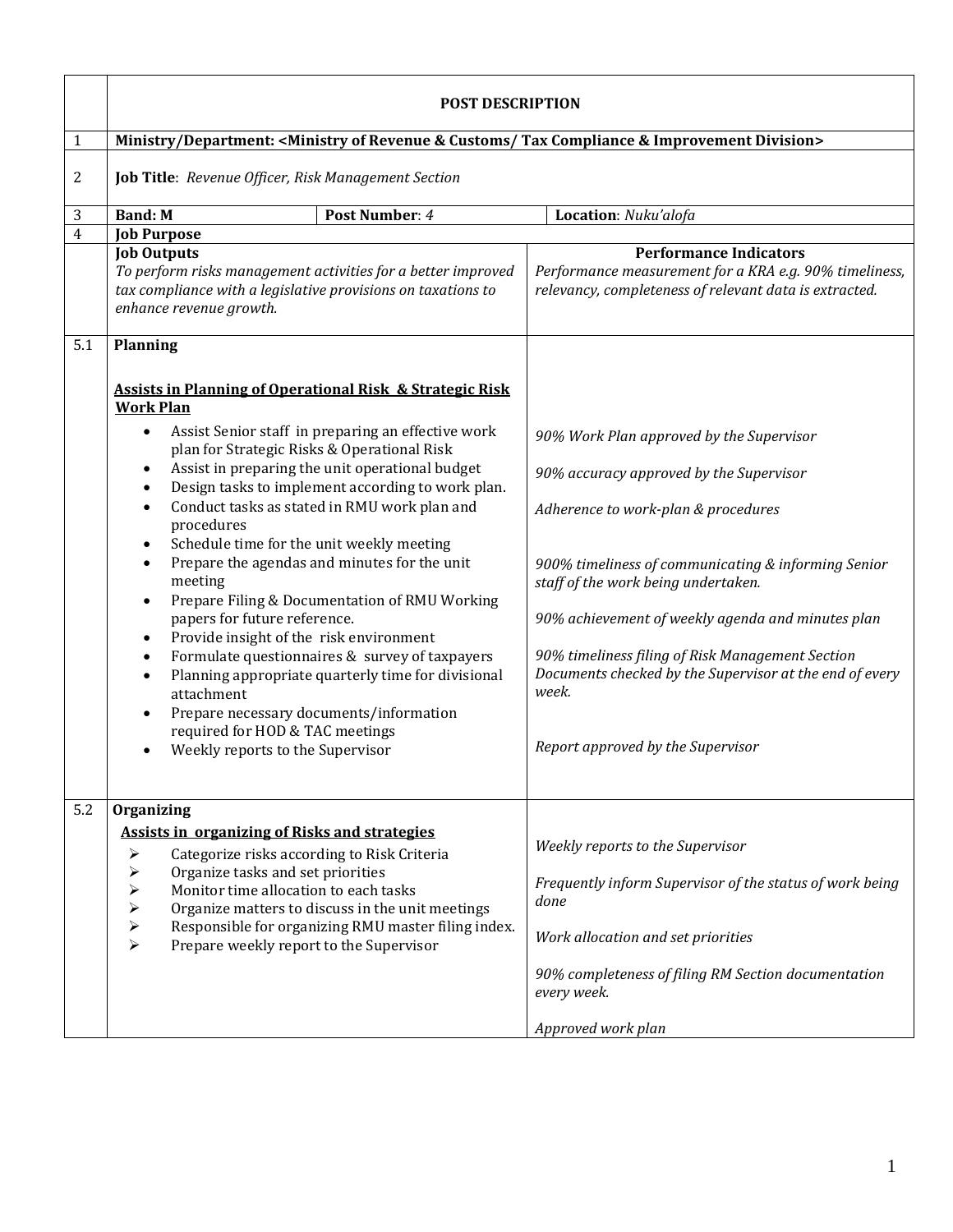| Controlling<br>5.7<br>Monitoring<br>Staff weekly meeting<br>➤<br>Staff empowerment<br>➤<br>Adherence to regulation and Taxation Act<br>↘<br>Provide report according to schedule<br>$\blacktriangleright$<br>Verbally or written communicating of audit result to<br>Senior Officers<br>Management<br><b>Technical</b><br>5.8<br><b>Risk Identification</b><br>Identify the risks involves in the internal<br>working procedures.<br>Walk through each division's workflow to                                                                                                                                                                                                                                                                                                                                                                                                                                                                                            | 5.6 | Leading<br>Timely communicating of audit finding to SRO &<br><b>PRO</b><br>Develop and maintain good professional working<br>relationship across the entire organization<br>$\blacktriangleright$<br>Maintain working efficiency<br>Collaborate with team members and at the same<br>$\blacktriangleright$<br>time still being able to work independently when<br>needed<br>Assist in leading active & productive discussion<br>➤<br>with team members<br>Support and assist Senior staffs in developing and<br>➤<br>implementation of<br>Attend workshops and training available<br>➤ | Weekly meeting conducted and attended<br>90% respond to emergency within the time frame<br>available<br>Ensure messages are communicated from and to senior<br>management<br>Participated in every training available<br>90% team work<br>90% work independent |
|--------------------------------------------------------------------------------------------------------------------------------------------------------------------------------------------------------------------------------------------------------------------------------------------------------------------------------------------------------------------------------------------------------------------------------------------------------------------------------------------------------------------------------------------------------------------------------------------------------------------------------------------------------------------------------------------------------------------------------------------------------------------------------------------------------------------------------------------------------------------------------------------------------------------------------------------------------------------------|-----|----------------------------------------------------------------------------------------------------------------------------------------------------------------------------------------------------------------------------------------------------------------------------------------------------------------------------------------------------------------------------------------------------------------------------------------------------------------------------------------------------------------------------------------------------------------------------------------|----------------------------------------------------------------------------------------------------------------------------------------------------------------------------------------------------------------------------------------------------------------|
|                                                                                                                                                                                                                                                                                                                                                                                                                                                                                                                                                                                                                                                                                                                                                                                                                                                                                                                                                                          |     |                                                                                                                                                                                                                                                                                                                                                                                                                                                                                                                                                                                        |                                                                                                                                                                                                                                                                |
|                                                                                                                                                                                                                                                                                                                                                                                                                                                                                                                                                                                                                                                                                                                                                                                                                                                                                                                                                                          |     |                                                                                                                                                                                                                                                                                                                                                                                                                                                                                                                                                                                        |                                                                                                                                                                                                                                                                |
|                                                                                                                                                                                                                                                                                                                                                                                                                                                                                                                                                                                                                                                                                                                                                                                                                                                                                                                                                                          |     |                                                                                                                                                                                                                                                                                                                                                                                                                                                                                                                                                                                        |                                                                                                                                                                                                                                                                |
|                                                                                                                                                                                                                                                                                                                                                                                                                                                                                                                                                                                                                                                                                                                                                                                                                                                                                                                                                                          |     |                                                                                                                                                                                                                                                                                                                                                                                                                                                                                                                                                                                        | Accuracy of report communicated to Senior Officers.                                                                                                                                                                                                            |
|                                                                                                                                                                                                                                                                                                                                                                                                                                                                                                                                                                                                                                                                                                                                                                                                                                                                                                                                                                          |     |                                                                                                                                                                                                                                                                                                                                                                                                                                                                                                                                                                                        | Clear communication and expression of ideas to Senior                                                                                                                                                                                                          |
|                                                                                                                                                                                                                                                                                                                                                                                                                                                                                                                                                                                                                                                                                                                                                                                                                                                                                                                                                                          |     |                                                                                                                                                                                                                                                                                                                                                                                                                                                                                                                                                                                        |                                                                                                                                                                                                                                                                |
| might be occur in the future.<br>Collect risk information from staff<br>90% accuracy of information pertaining risk<br>regarding working environment<br>Gather risk information & relevant<br>documents regarding taxpayers'<br>compliance obligation such as IT vs CT<br>result to Senior Management.<br>Returns.<br>Active contribution to discussion and finding<br>Identify and conduct investigation of ALL<br>taxpayers who less comply with tax<br>obligation based on the information<br>Information<br>extracted from RMS.<br>Accumulate all risk information to be<br>Assigned tasks & required time frame achieved as<br>documented for future reference.<br>scheduled<br>Identify the control gaps and opportunities<br>for improvement<br>Excellence & depth knowledge of Tax Acts and<br>Identify possible control in place to<br>applications<br>mitigate the risks being address<br>Determine taxpayer compliance with Tax<br>Law and relevant policies. |     | identify the gaps where risks occurred or                                                                                                                                                                                                                                                                                                                                                                                                                                                                                                                                              | Mark allocation of staff performance by Supervisor<br>90% of Internal & External risks are being addressed<br>90% timeliness of reporting and communicating the<br>90% achievement of timely filing and documenting Risk                                       |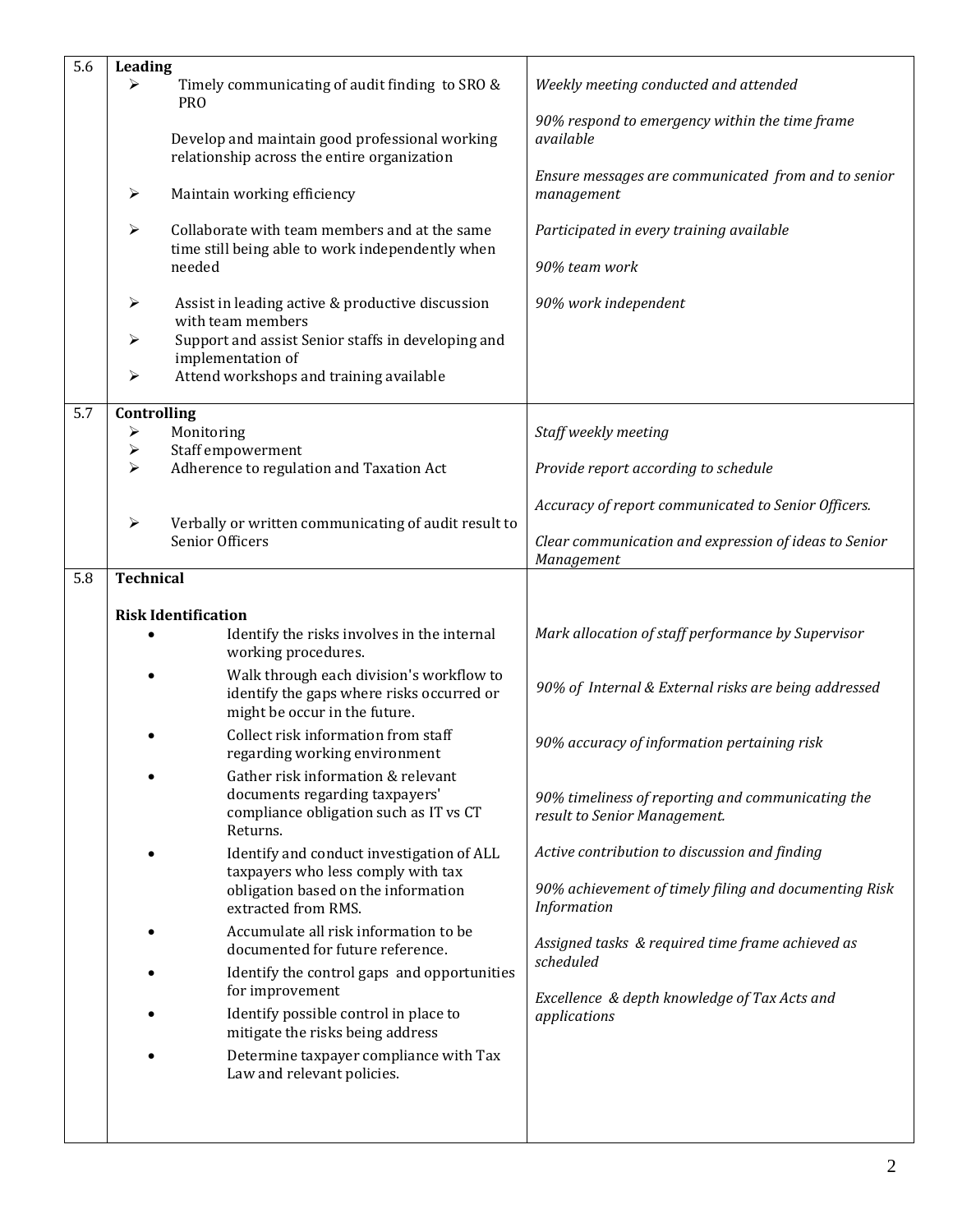|     | <b>Risk Analysis &amp; Assessment</b>                                                                                                                                                                                                                                                                                                                                                                                                                                                                                                                                                                                                                                                                                                                                                                                                                                                                                                                                |                                                                                                                                                                                                                                                                                                                                                                                                                                                           |
|-----|----------------------------------------------------------------------------------------------------------------------------------------------------------------------------------------------------------------------------------------------------------------------------------------------------------------------------------------------------------------------------------------------------------------------------------------------------------------------------------------------------------------------------------------------------------------------------------------------------------------------------------------------------------------------------------------------------------------------------------------------------------------------------------------------------------------------------------------------------------------------------------------------------------------------------------------------------------------------|-----------------------------------------------------------------------------------------------------------------------------------------------------------------------------------------------------------------------------------------------------------------------------------------------------------------------------------------------------------------------------------------------------------------------------------------------------------|
|     | Conduct risk assessment based on the identified<br>risks<br>Diagnosis of risks to analyze the possible causes.<br>$\bullet$<br>Conduct risk analysis of top taxpayers by<br>$\bullet$<br>understanding the business operation and<br>background<br>Analyze and concludes on effectiveness and<br>$\bullet$<br>efficiency of the control environment<br>Evaluate and assess working environment<br>$\bullet$<br>Assess and documented workflow of the MORC<br>$\bullet$<br>internal processing<br>Conduct research to gather intelligence<br>$\bullet$<br><b>Risk Prioritization</b><br>Risks that are found to be critical in the RISK<br>$\bullet$<br>ASSESSMENT MODEL are to be address first in line.<br>Risks that report from HOD & TAC Meeting are all<br>$\bullet$<br>ranking in the RISK ASSESSMENT MODEL to<br>identify before set our priorities.<br>Should there be any risks reported from the CEO<br>$\bullet$<br>this is require our priorities first. | 90% completeness of cases have assess and analyzed.<br>90% accurately conveying issues to Supervisor<br>90% accuracy of risk assessment and analysis<br>Adhere to relevant regulation and policy<br>90% timeliness of reporting and communicating the<br>result to Senior Management<br>90% accuracy of prioritizing risky Taxpayers<br>90% confident in decision making by staff<br>90% timeliness of informing Supervisor regarding<br>matter from CEO. |
|     | <b>Risk Mitigation</b><br>Assist in developing an action plan to mitigate the<br>$\bullet$<br>risks being identified<br>Develop control mitigation to address the risk being<br>$\bullet$<br>identified<br>Set up timeframe for reviewing the status of risk<br>$\bullet$<br>after being treated.<br>Collaboration and continue engaging with the relate<br>$\bullet$<br>division regarding the treatment of the identified<br>risk<br>Ensure the action plan is successfully communicate<br>$\bullet$<br>to the Audit & Compliance Division for<br>implementation                                                                                                                                                                                                                                                                                                                                                                                                   | 90% Accuracy of developing risk treatment to mitigate<br>the identified risk<br>90% achievement of tasks datelines<br>Active and productive engage in discussions<br>90% complete cases delivered to the Audit & Compliance<br>Division for further investigation                                                                                                                                                                                         |
| 5.9 | <b>Monitoring &amp; Review</b><br>Continue walk through the process after risk being<br>treated<br>Weekly & Monthly review risk status and closely<br>$\bullet$<br>follow up with the related division<br>Evaluate compliance outcomes such as registration,<br>$\bullet$<br>filing, reporting & payment<br>Pay attention to feedback and review if needed with<br>$\bullet$<br>only the direct of Supervisor<br>Other taxation duties that maybe directed by the CEO from                                                                                                                                                                                                                                                                                                                                                                                                                                                                                           | Weekly follow up with Audit & Compliance Division<br>Weekly review the status of Risk and communicate to<br>The Supervisor and Senior Management<br>Feedback are brought into attention on time<br>90% engagement on Walkthrough process<br>Work allocation and set priorities<br>Timeliness and accuracy of carrying out other tasks as                                                                                                                  |
| 6   | time to time<br><b>Reports Directly to:</b>                                                                                                                                                                                                                                                                                                                                                                                                                                                                                                                                                                                                                                                                                                                                                                                                                                                                                                                          | directed<br>Senior Assistant Deputy CEO                                                                                                                                                                                                                                                                                                                                                                                                                   |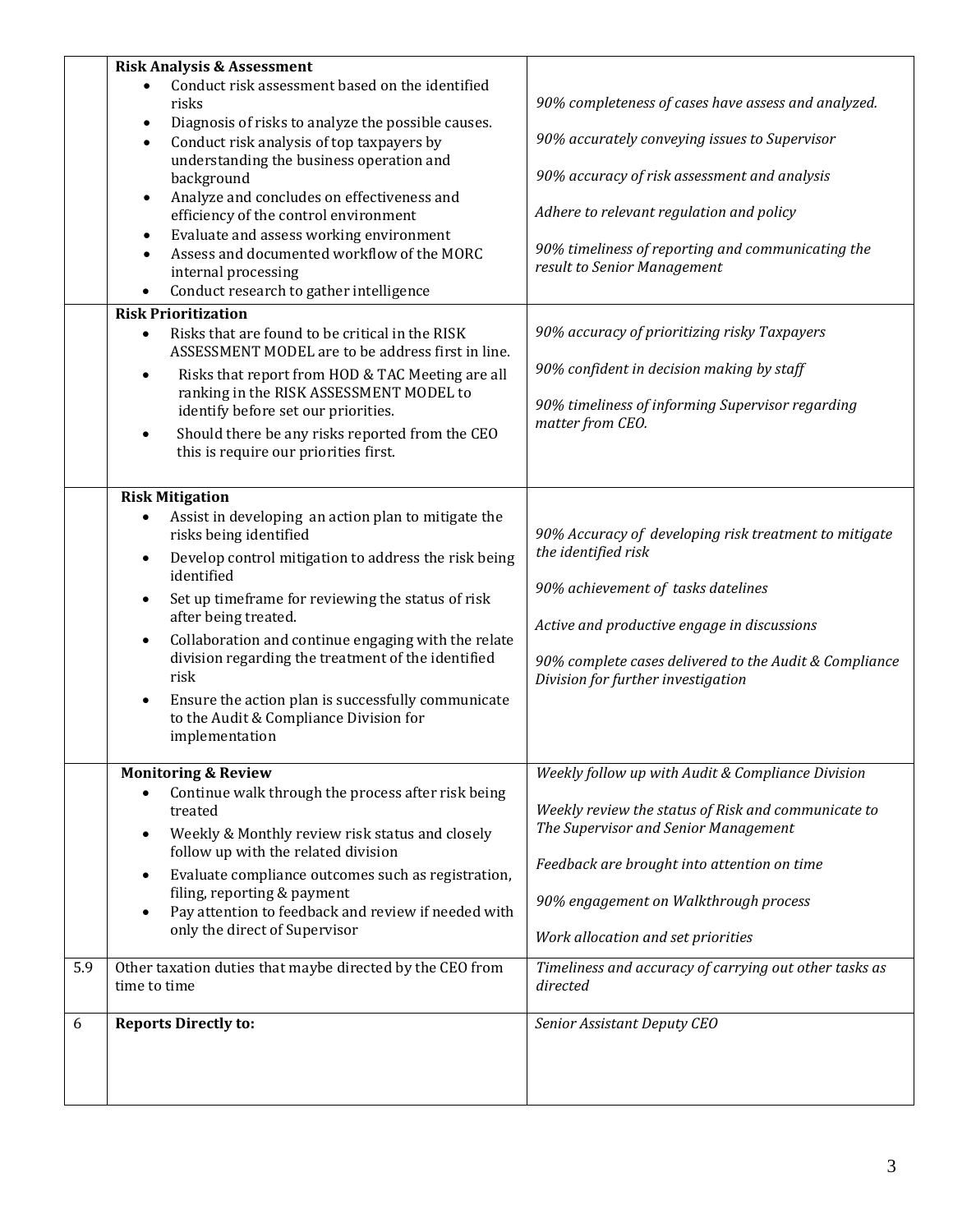| 7   | <b>PERSON SPECIFICATION FOR THIS POST</b> |                                                                                                                                                                                                                                                                                                                                                                                                                                                                                                 |
|-----|-------------------------------------------|-------------------------------------------------------------------------------------------------------------------------------------------------------------------------------------------------------------------------------------------------------------------------------------------------------------------------------------------------------------------------------------------------------------------------------------------------------------------------------------------------|
| 7.1 | Change and Innovation                     | $\triangleright$ Stays informed and actively contributes to change<br>initiatives<br>> Looks for ways to demonstrate innovation and<br>initiative in work area<br>$\triangleright$ Anticipates emerging issues and looks for ways to<br>improve work practices.<br>$\triangleright$ Takes a big-picture view of change and models a<br>positive, constructive approach to managing it<br>$\triangleright$ Focuses on benefits and ways of overcoming                                            |
| 7.2 | <b>Interpersonal Skills</b>               | obstacles<br>Develops and communicates vision and translates<br>➤<br>these into clear objectives.<br>Builds and sustains a motivated team<br>➤<br>Leads by example<br>➤                                                                                                                                                                                                                                                                                                                         |
|     |                                           | Inspires a shared commitment<br>⋗<br>Articulates a clear vision for the future<br>⋗<br>Considers the 'big picture' and longer term<br>imperatives<br>Empowers others to take responsibility through a<br>deep sense of commitment and ownership                                                                                                                                                                                                                                                 |
| 7.3 | Integrity / Accountability                | $\triangleright$ Seeks to achieve results which are in the best<br>interest of the organisation<br>$\triangleright$ Uses honesty and appropriate disclosure with<br>customers, employees, and management.<br>$\triangleright$ Accepts responsibility and acknowledges problems<br>or mistakes and commits to necessary corrective<br>action.<br>$\triangleright$ Taking personal accountability for all aspects of<br>their work and self-managing to improve their own<br>and team performance |
| 7.4 | <b>Results Orientation</b>                | Delivers high quality results on time.<br>➤<br>Overcomes roadblocks/setbacks to deliver results.<br>Identifies problems early and takes appropriate<br>action.<br>Thinks outside of the box to achieve the best results<br>for an internal/external customer.                                                                                                                                                                                                                                   |
| 7.5 | <b>Teamwork and Collaboration</b>         | $\triangleright$ Demonstrates ability to get along with others/is<br>respectful of co-workers and promotes teamwork.<br>$\triangleright$ Takes the initiative to make things better and seeks<br>out/accepts new or additional responsibilities<br>readily.<br>$\triangleright$ Is open with other team members about his/her<br>concerns<br>Actively shares information with appropriate<br>➤<br>people and checks for understanding where<br>required.                                        |
| 7.6 | Customer Focus (internal and external)    | Takes personal responsibility for ensuring any<br>➤<br>issues raised by customers are responded to<br>promptly;<br>$\triangleright$ Accepts responsibility for mistakes apologizes and<br>makes suitable and timely amends.<br>Treats all clients with respect and cultural<br>awareness                                                                                                                                                                                                        |